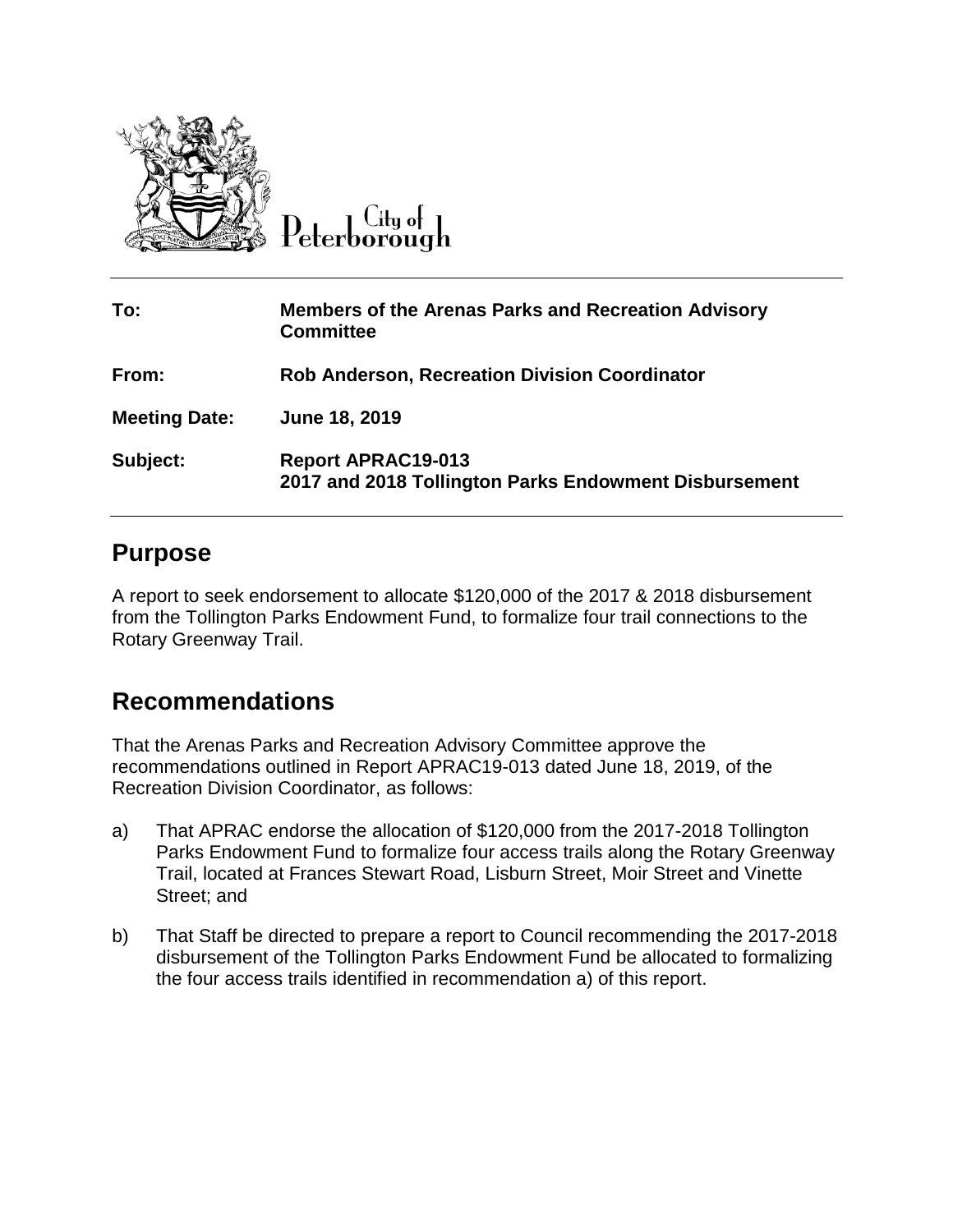# **Budget and Financial Implications**

There is no budget or financial implication to the City. The entire cost of the project can be accommodated within the \$120,000 allocation provided by the Tollington Parks Endowment Fund.

## **Background**

#### **History of the Tollington Parks Endowment Fund**

The Tollington Parks Endowment Fund was established in 1996 by Gordon Tollington, a citizen of Peterborough, to provide financial resources to improve public parkland. The Endowment Fund Agreement clearly articulates the intent and use of the Fund as follows:

- To keep invested the TOLLINGTON PARKS ENDOWMENT FUND or the amount thereof remaining from time to time and to pay there from annually so much of the income as, in the discretion of the Trustees, is required or beneficial for the maintenance, improvement, beautification, operation and expansion of public parks open to members of the public without charge, and to include but not be limited to open parkland, public zoological or botanical gardens, waterfront parks and general recreational areas and facilities located in the municipal boundaries of the Corporation of the City of Peterborough as they may exist from time to time.
- It is not the intention of the Settlor that the income from the TOLLINGTON PARKS ENDOWMENT FUND shall operate so as to relieve the taxpayers of the City of Peterborough of normal budgetary payments for Parks purposes as provided in the years gone by, but to, in fact, supplement the income of the City so as to provide a high standard of park services to the people of the City of Peterborough….
- The Trustees shall not be required to expend all of the income from the TOLLINGTON PARKS ENDOWMENT FUND annually and in the event that all of the net income from the TOLLINGTON PARKS ENDOWMENT FUND is not expended in any year, the same may, in the Trustees discretion, either be capitalized or expended as income in the following year or years provided that any income not expended within five years from the date of its receipt shall, in any event be capitalized, and provided that after a date of twenty-one (21) years from the date of the death of the Settlor all income shall be paid to the City and used for the purposes set out in sub-paragraph (a)….